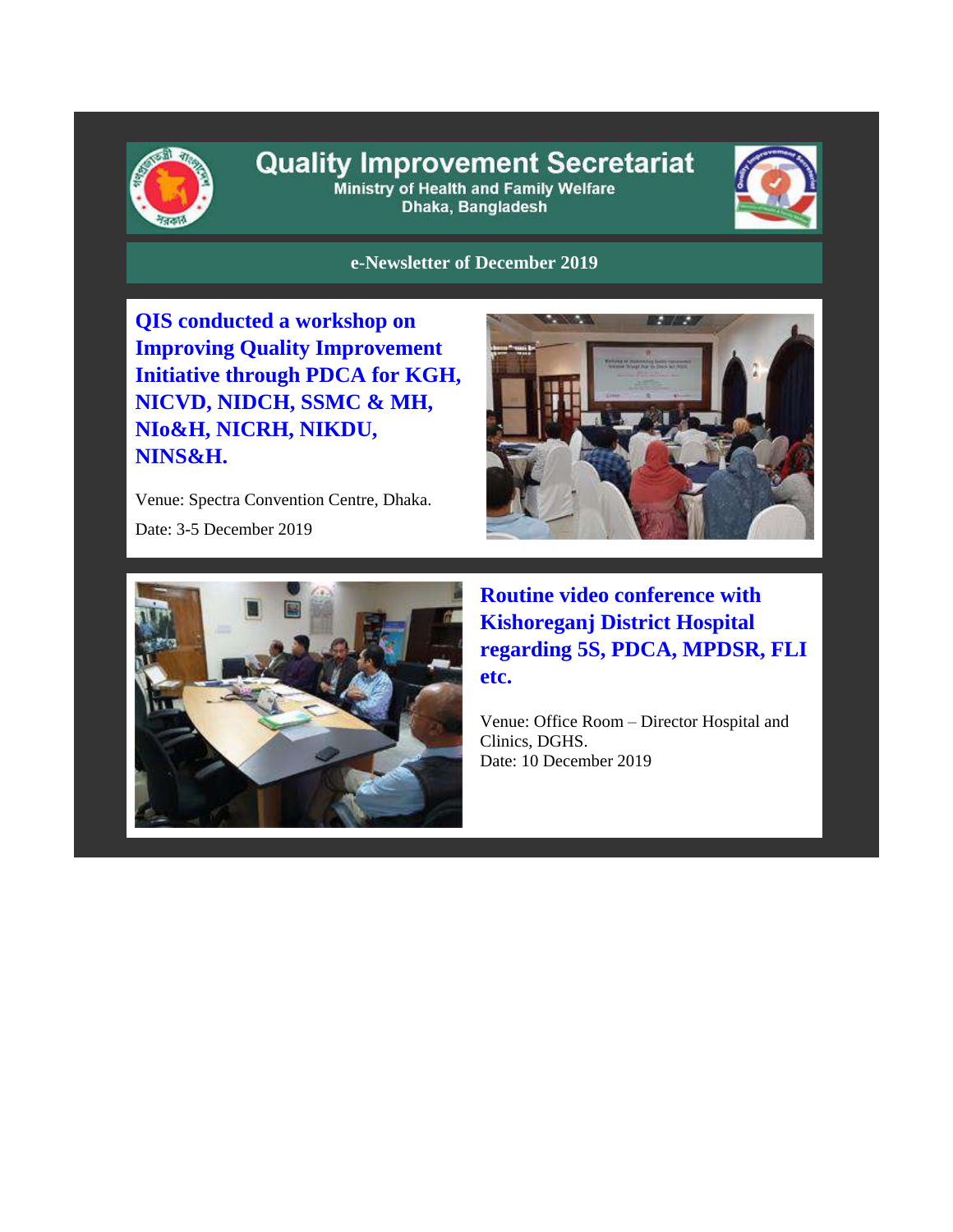**Routine video conference at Director's (Hospital and Clinics) room with Sunamganj District Hospital regarding 5S, PDCA, MPDSR, FLI etc.**

Venue: Office Room – Director Hospital and Clinics, DGHS. Date: 11 December 2019





**Observed the Universal Health Coverage (UHC) Day, 2019 (Keep the Promise).** 

Venue: Chameli House, CIRDAP, Dhaka. Date: 12 December 2019

**Routine video conference with Manikganj District Hospital regarding 5S, PDCA, MPDSR, FLI etc.**

Venue: Office Room – Director Hospital and Clinics, DGHS. Date: 15 December 2019

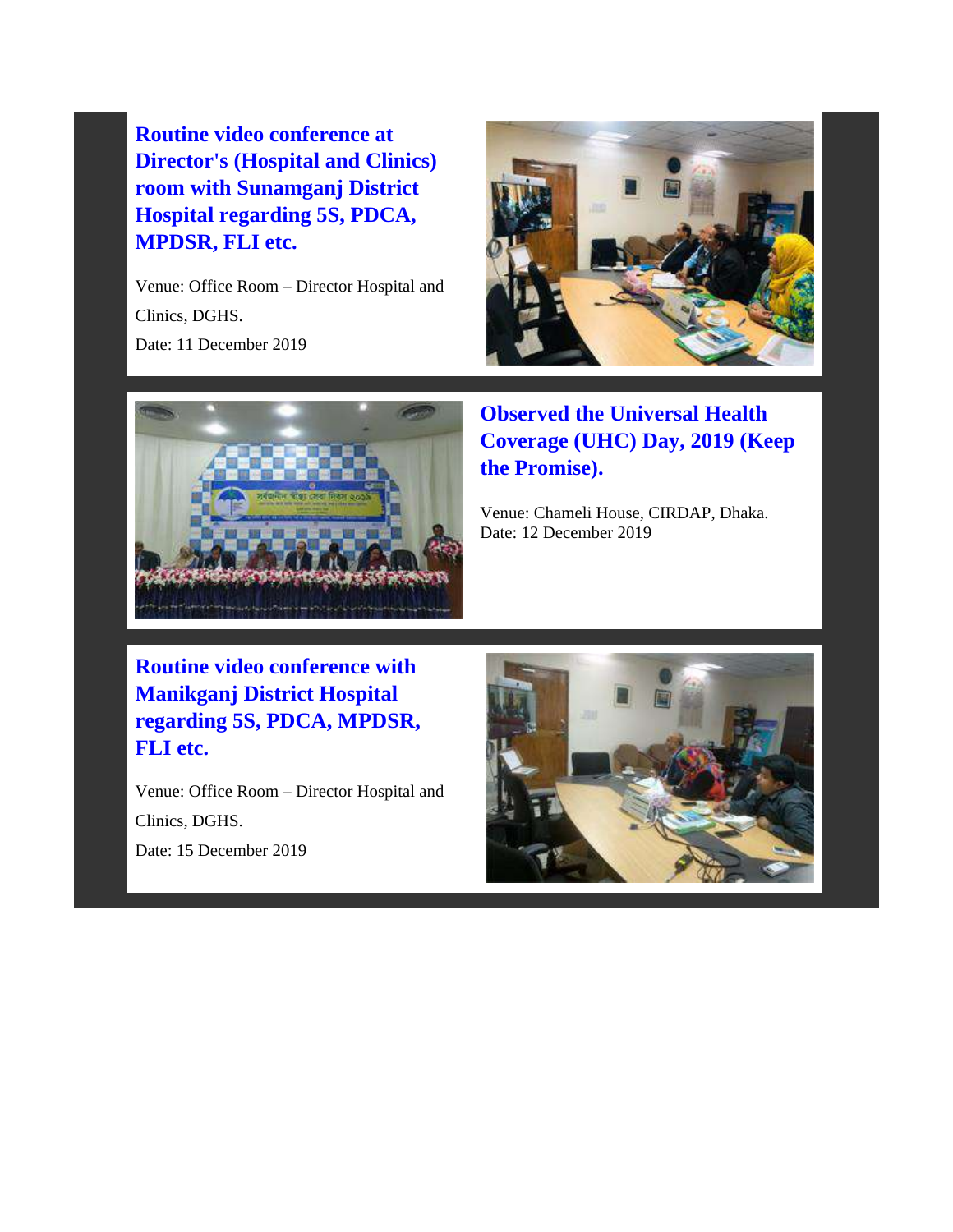

**Sub-committee meeting for stakeholders' identification and exploration of fund sources for QI summit.** 

Venue: Room no 504, New DGHS building. Date: 17 December 2019

**Routine video conference with Tangail District Hospital regarding 5S, PDCA, MPDSR, FLI etc.**

Venue: Office Room – Director Hospital and Clinics, DGHS. Date: 17 December 2019





**Validation meeting on Quality Improvement (QI) tools for Medical Laboratory.** 

Venue: Room no 504, New DGHS building. Date: 17 December 2019

**Sylhet Sahid Shamsuddin Ahmed Hospital organized District Hospital QI meeting.**

Venue: Conference Room. Date: 22 December 2019

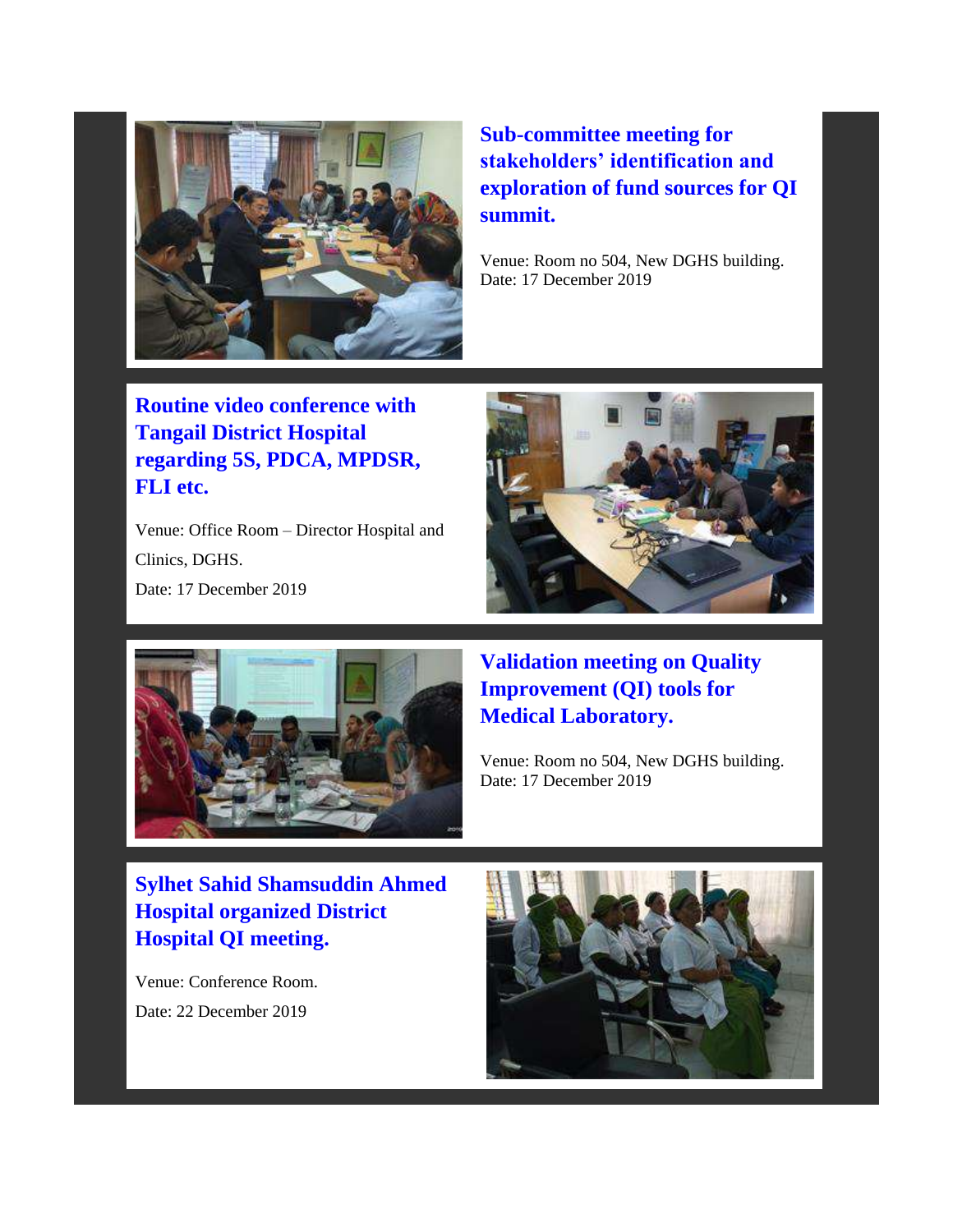

## **Khagrachhari Adhunik District Hospital organized District Hospital QI meeting.**

Venue: Conference Room. Date: 23 December 2019

**Consultation meeting on use of Non-Pneumatic Anti Shock Garments (NASG).**

Venue: MNH conference room, EPI Bhabon, Mohakhali. Date: 24 December 2019





**Sunamganj 250 Beded District Hospital organized District Hospital QI meeting.** 

Venue: Conference Room. Date: 29 December 2019

**Routine video conference with Cox's Bazar District Hospital regarding 5S, PDCA, MPDSR, FLI etc.**

Venue: Room no 504, New DGHS building. Date: 29 December 2019